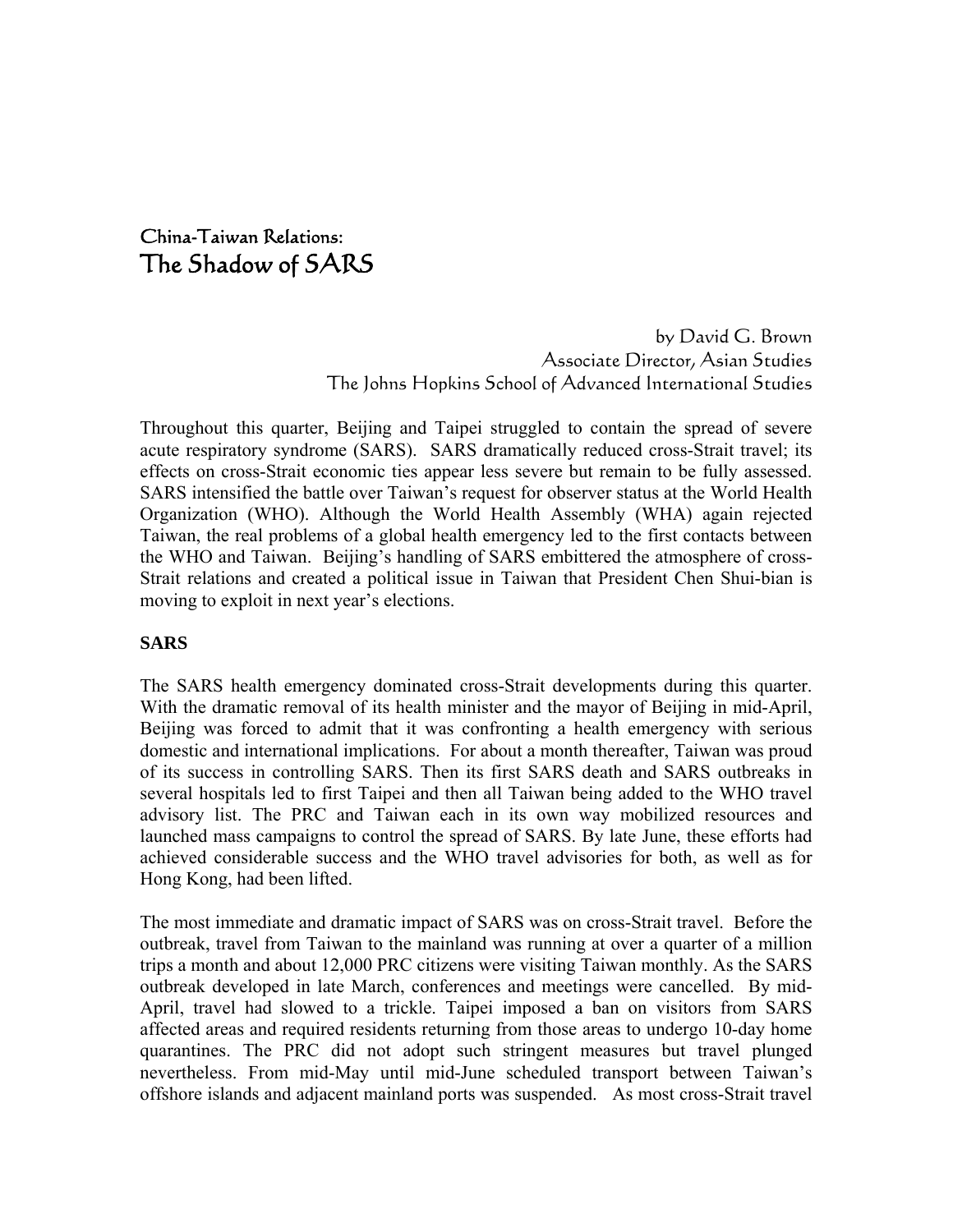is via Hong Kong, the decline of traffic on Dragonair, which carries passengers from Hong Kong to mainland cities, from 10,000 passengers daily to about 700 daily in late April reflected the dramatic decline in cross-Strait travel. Arrivals/departures at Taipei's international airport declined from 45,000 daily to about 7,000 in May. By late June after WHO travel advisories had been lifted, travel at the main airports involved in cross-Strait travel was recovering to levels about one-half of those before the crisis.

The impact of SARS on the crucial cross-Strait economic relationship appears from initial reports to be less dramatic. At the height of the crisis, forecasters in Taipei and Beijing were predicting that a short outbreak would result in modest reductions in projected GDP growth. Initial statistics that record reduced but still strong growth for global exports from the PRC and from Taiwan in May are reliable indications that cross-Strait trade has not been severely affected by SARS. Statistics on cross-Strait trade during the SARS period will not be available for several weeks. Beijing has also reported that foreign direct investment in China continued to expand during this period. Taipei's Investment Commission, whose statistics are indicative of trends, reported that approvals for Taiwanese investments in China during May grew only 1 percent, down from strong double-digit growth rates earlier in the year, but nevertheless remained positive. So it appears now that, although SARS created monumental challenges for individual firms, the underlying economic forces driving cross-Strait trade and investment have not been significantly affected by SARS.

## **Embittered Attitudes**

In the asymmetrical cross-Strait relationship, China looms large in the Taiwan consciousness. Beijing's handling of SARS has engendered waves of criticism from across the political spectrum in Taiwan. How deeply the anger and bitterness of the moment in Taipei will affect long-term attitudes remains unclear.

In March, Taiwan was critical of China's initial efforts to disguise and deny the origins of SARS in China last fall, actions that had laid the ground for SARS' spread beyond China. As the crisis unfolded, Beijing's initial reluctance to allow WHO officials access in China and PRC efforts to control WHO communication with and reporting on Taiwan were further sources of criticism. Comments from Beijing officials expressing concern for the health of people on Taiwan were greeted with derision on Taiwan. President Chen called Beijing's claims that it had helped Taiwan a lie. For its part, Taiwan played the SARS card actively in its annual campaign to obtain observer status with the WHO. Beijing's opposition to Taiwan participation in the WHO was seen as an indication of Beijing's heartless hostility toward Taiwan. Commentators across the political spectrum in Taiwan pointed out that Beijing's clear assertion in dealing with the WHO that Taiwan was a province of the PRC betrayed the duplicity behind the ambiguous language that former Vice Premier Qian Qichen had developed in contacts with Taiwan to the effect that "Taiwan and the mainland were both part of China."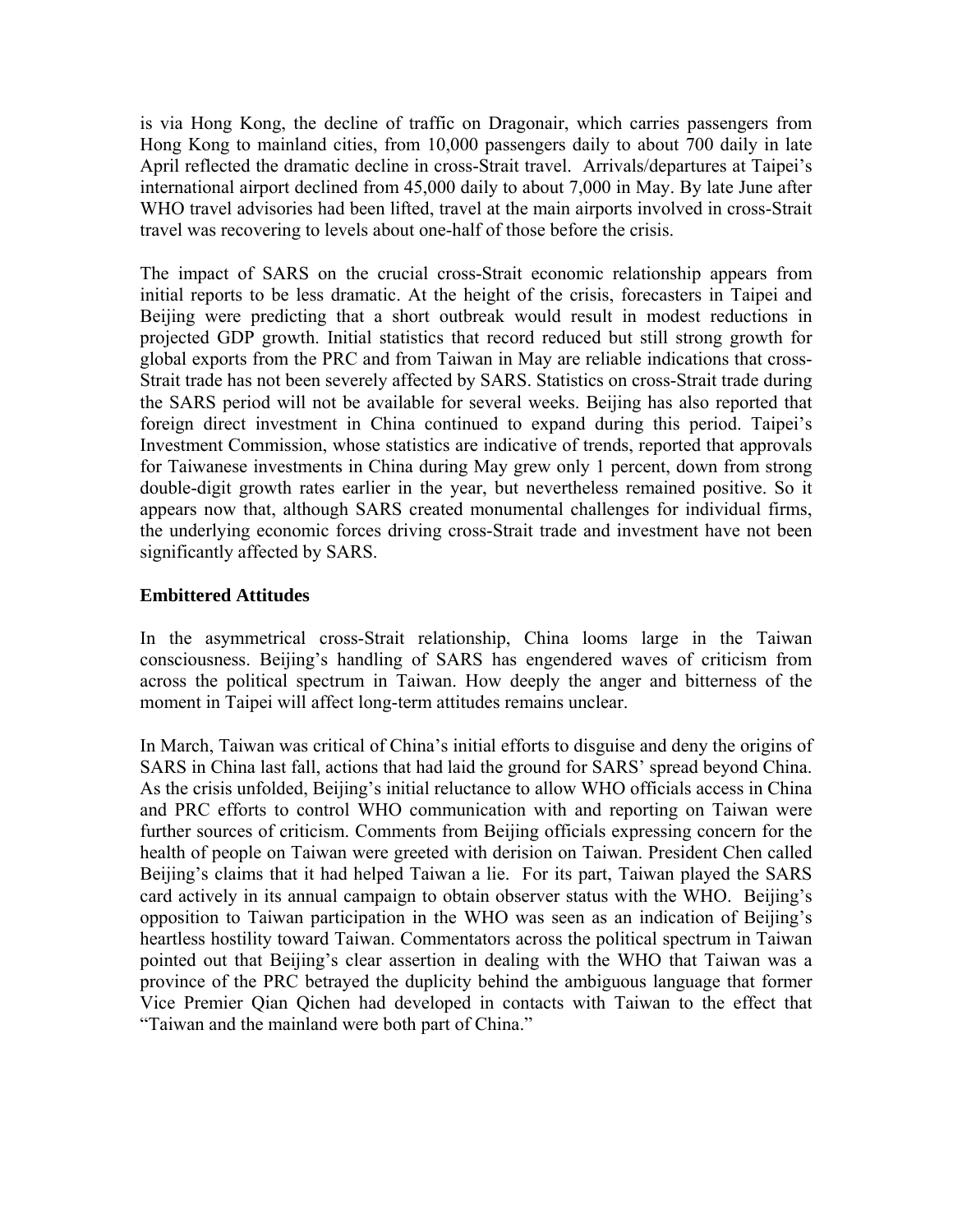The WHA again routinely turned down Taiwan's application for observer status in May. Joseph Wu in Chen's Presidential Office lashed out at Beijing, vaguely threatening that its opposition would lead to a reevaluation of Taipei's cross-Strait policies. Taiwan's minister of health went to Geneva at the time of the WHA meeting in hopes of presenting Taiwan's experience in dealing with SARS at a planned panel discussion of the emergency. When he was not permitted to make a presentation, Taipei commentators blamed Beijing. Later when Taipei was working hard to persuade the WHO to lift its travel advisory, the *Taipei Times* reported that a WHO official acknowledged that Beijing had urged the WHO not to lift the advisory on Taiwan until the similar advisory on cities in China was lifted. Whether true or not, the story was symptomatic of the suspicions and bitterness on Taiwan. Subsequently, the WHO lifted the travel advisory for Taiwan shortly before lifting the advisory for Beijing.

By mid-May, Beijing recognized that its handling of SARS with respect to Taiwan was being criticized internationally as well as in Taiwan. Beijing began to defend its position and propagandize steps it had taken to assist Taiwan with SARS. It was able to identify a visit Taiwan medical personnel made to China in April and the participation of Beijing medical personnel in video conferences on SARS initiated by individuals on Taiwan. In addition, Beijing took the significant step of having its quasi-official Association for Relations Across the Taiwan Strait (ARATS) make the first substantive communication in nearly seven years with its counterpart in Taipei, the Strait Exchange Foundation (SEF). On May 23, ARATS sent SEF a message offering specific assistance in dealing with SARS. After two days of consideration, SEF replied to ARATS in a tone of sarcasm that it did not need the assistance and that the proffered aid could be better spent controlling SARS in China.

#### **Taiwan and the WHO**

Although Taiwan lost the observership battle again, SARS has brought some practical changes in its dealings with the WHO. When the first cases appeared in Taiwan in March, the WHO, rather than dealing directly with Taiwan, had asked the U.S. Center for Disease Control and Prevention (CDC) to send personnel to assist Taiwan. Over the spring, the CDC sent about 20 experts to Taiwan, for which Taiwan has been deeply grateful. In May when SARS began to spread rapidly in Taiwan, the WHO decided for the first time to send two of its own personnel to Taiwan. On the eve of their arrival, Beijing's Foreign Ministry, making a virtue of necessity, stated that it had agreed to their dispatch. Whether the WHO in fact did consult or just inform Beijing of its plan remains unclear. Later in May, two additional WHO personnel were dispatched.

At the WHA meeting, SARS brought about some changes in the way the WHO deals with infectious diseases. One change adopted at the WHA authorizes the WHO to act on the basis of information not just from national governments but also from other sources. This has been interpreted in Washington and Taipei as providing a basis for the WHO to respond directly to requests for assistance from Taiwan. In a separate resolution on SARS, the WHA specifically authorized assistance to all affected areas, which was understood to include Taiwan.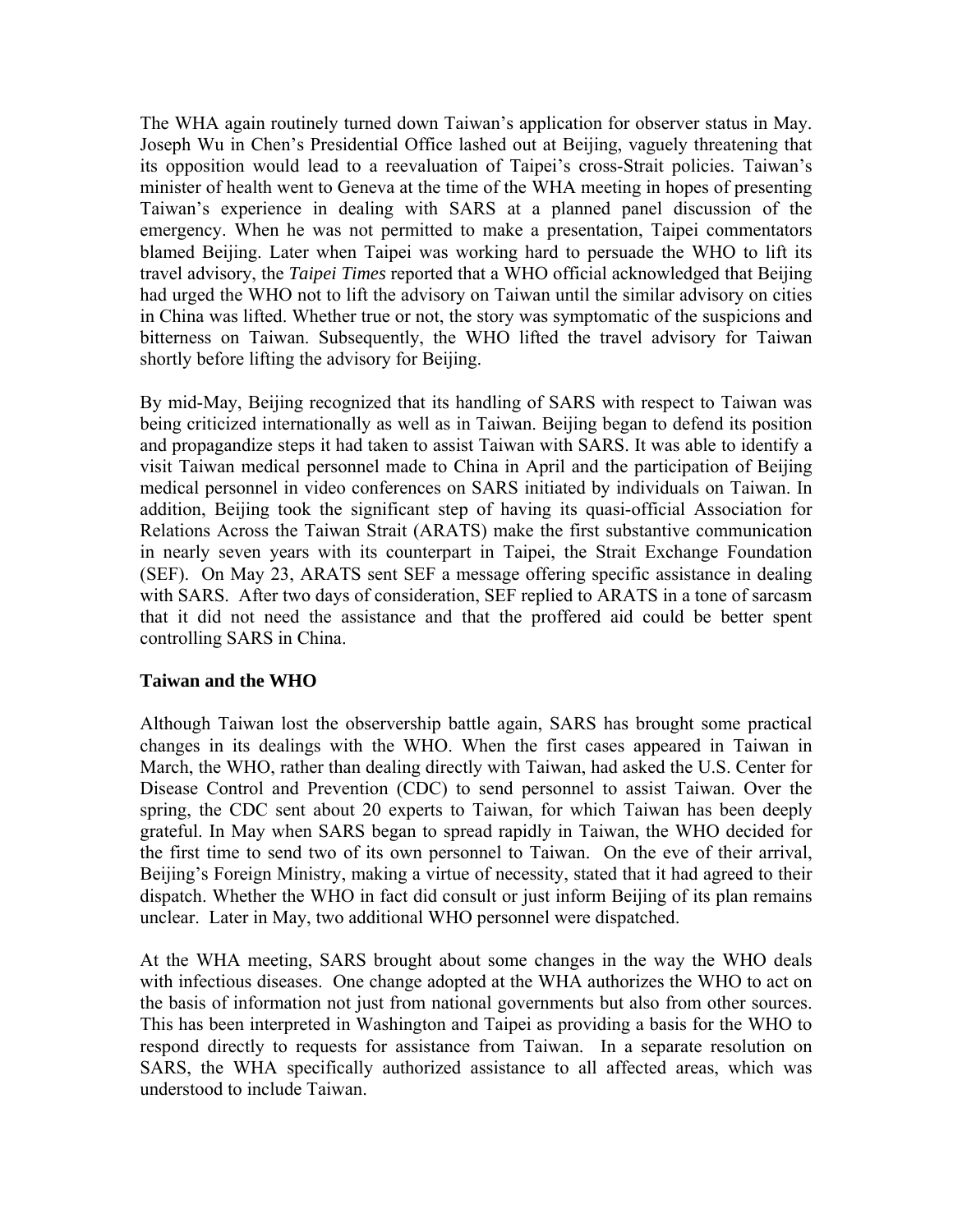In June, the WHO convened a conference on SARS in Kuala Lumpur and, for the first time, extended invitations to participants from Taiwan. Again Beijing's Foreign Ministry stated that it had shown flexibility by agreeing to Taiwan's participation. However, the spokesman for the WHO said that the invitations had been extended without reference to Beijing. At this conference, Taiwan's senior representative Su Ih-jen was permitted to make a panel presentation.

These new contacts respond partially to Taiwan's (and the international community's) interest in the practical benefits of direct dealings with the WHO. However, they do not provide the recognition that Taiwan craves and deserves from participation in such technical agencies. In the sparing over terminology that inevitably occurs, the Chen administration was pleased that Dr. Su's name badge in Kuala Lumpur identified him as "Director, CDC, Taiwan," without mention of China or the PRC.

## **Domestic Politics**

The changes in Chinese policy − from Beijing's standard opposition to Taiwan in international organizations to the surprise ARATS offer of assistance on SARS − leave the impression that there was considerable debate behind the curtain of Chinese policy making. Who is setting policy at the leadership level is not clear. The experienced hand of former Vice Premier Qian Qichen was not visible. The relative roles of the Foreign Ministry and Taiwan Affairs Office at different points in the evolution of policy are uncertain. While President Hu Jintao and Premier Wen Jiabao appear to have strengthened their position by their handling of the SARS domestic emergency, it is not clear whether the handling of the Taiwan aspects will redound to one or another leader's credit or detriment.

In Taipei, SARS has benefited Beijing's critics and put those who support closer ties with China in an awkward position. President Chen, Presidential Office officials, and the Mainland Affairs Council (MAC) have been among the most vocal in criticizing Beijing. MAC officials have cited SARS as yet another reason why Taiwan investors should not become overly dependent on China. One presidential advisor went so far as advocating cutting all ties with China.

President Chen is seeking to exploit the bitterness in Taiwan to his advantage in next March's presidential election. The day after Taiwan's observer application was again rejected, Chen called for a national referendum on Taiwan in the WHO before next year's WHO meeting. The Executive Yuan has drafted legislation that would authorize referendums on nuclear power and on WHO participation. Both proposals are popular with Democratic Progressive Party (DPP) supporters, and the DPP believes it will be harder for the opposition to oppose such referendums in the current anti-China climate. Beijing has attacked the referendum proposal as "creeping independence" because it could become a precedent for future referendums on Taiwan's sovereignty.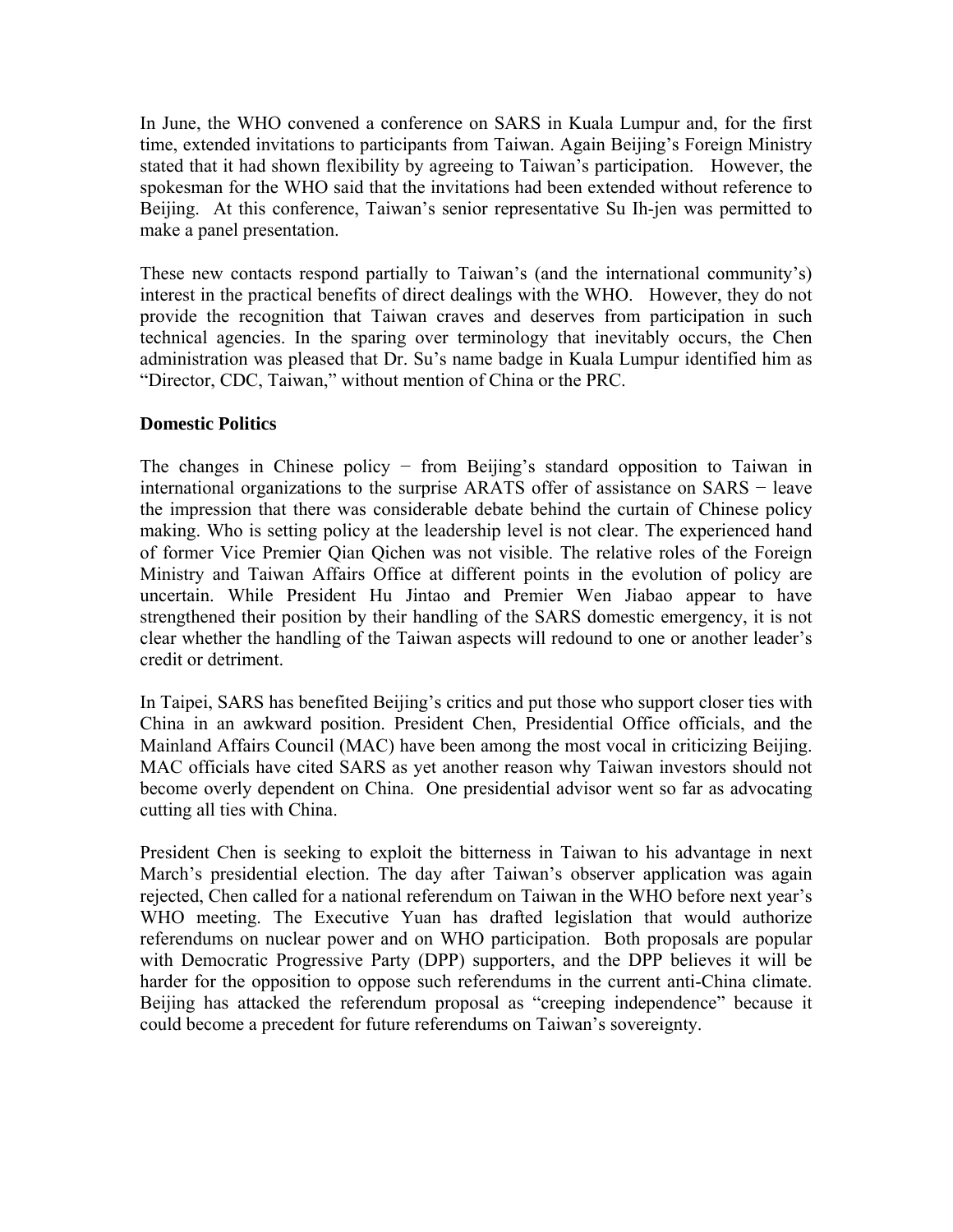A referendum is not needed to show that the people of Taiwan support efforts for Taiwan's participation in the WHO. What a referendum will do is keep the current feelings about a hostile unreasonable Beijing alive in the runup to the election, particularly so if the referendum coincides with the presidential balloting. The image of a hostile Beijing should play to Chen's advantage.

The opposition pan-blue camp has been less vocal. The awkwardness of their position is highlighted by an episode at the WHO conference in Kuala Lumpur. In addition to the delegates from Taiwan who were invited by the WHO on the recommendation of Taipei, the WHO invited one doctor from Taiwan whom Beijing had recommended as part of its delegation. The doctor was Kao Ming-Chien, the person who had taken the initiative to arrange two cross-Strait video conferences on SARS that Beijing had cited as examples of its support for Taiwan. Kao is also a member of James Soong's People's First Party. As Kao's decision to accept the invitation was widely criticized in Taiwan, Soong appealed to Kao to leave the conference so that his participation could not be misused by Beijing.

## **Passports and Cargo Charter Flights**

In June, Chen took the initiative to break the logjam that had been delaying a decision on the nomenclature to be used on new Taiwan passports. A consensus had been reached within the government last fall to drop the original idea of adding the words "issued in Taiwan" in favor of just adding the word "Taiwan" on the cover of future passports. In the current atmosphere, the opposition has found it difficult to voice their opposition to such a change.

Amid the concern about how SARS might affect cross-Strait economic relations, KMT Legislator Chang Hsiao-yan proposed that procedures for cross-Strait charter cargo flights be arranged to facilitate trade. The business community applauded. In May, the MAC and President Chen endorsed the idea. And in late May, a spokesman for Beijing's Taiwan Affairs Office (TAO) said the idea could be considered. KMT Vice Chairman Vincent Siew, who has been recruited by President Chen to chair a panel advising the government on steps to revive the economy, said in late June that the government was developing concrete proposals to implement the idea.

#### **Policy Implications**

SARS has been one of the most widespread and profound events Chinese have experienced in recent memory, particularly for Taiwan and Hong Kong that suffered relatively high mortality rates. Absent a reemergence of the disease, which some experts predict, the short-term cross-Strait travel disruptions should continue to subside. As economic relations do not appear to have been severely affected, the economic underpinning for cross-Strait relations should remain in place. Political appeals for Taiwan investors to pull out of China are likely to have little affect. In the short term, SARS has embittered attitudes on Taiwan toward Beijing, but it is uncertain how long the effect will persist or affect the presidential election next spring.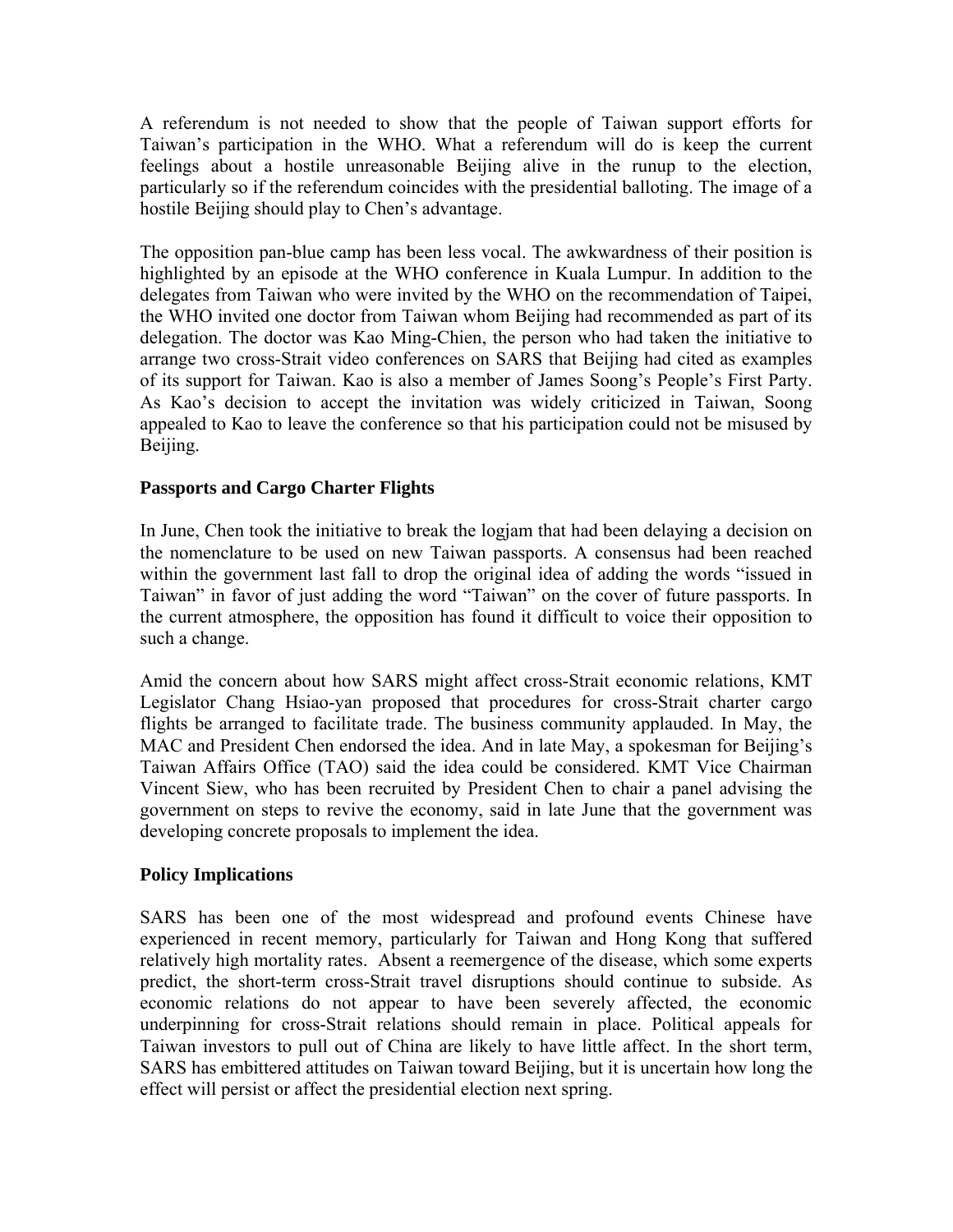# **Chronology of China-Taiwan Relations April-June 2003**

**April 1, 2003:** China repatriates major Sun Union Gang leader to Taiwan.

**April 9, 2003:** Taiwan CDC says three doctors will travel to PRC to consult on SARS; Beijing subsequently confirms 10-day visit.

**April 14, 2003:** Taiwan health minister sends report to WHO on SARS in Taiwan.

**April 22, 2003:** MAC advocates reduction in cross-Strait exchanges due to SARS.

**April 24, 2003:** Taiwan bars visitors from SARS affected areas, including China.

**April 29, 2003:** Neither ARATS' Wang or SEF's Koo attend Singapore University conference on  $10^{th}$  anniversary of Koo-Wang talks.

**May 2, 2003:** PRC states it has concurred in sending WHO personnel to Taiwan.

**May 3, 2003:** Two WHO health officers arrive in Taiwan to assist with SARS.

**May 5, 2003:** KMT Legislator Chang calls for cross-Strait cargo charter flights.

**May 6, 2003:** PRC Health Minister Wu Yi says no change in PRC policy on Taiwan in WHO.

**May 9, 2003:** President Chen makes Taiwan's case for joining WHO in *Washington Post* commentary.

**May 9, 2003:** Cross-Strait video-conference on SARS held.

**May 9, 2003:** Taiwan press reports U.S. military team leaves after Hanguang military exercise.

**May 17, 2003:** WHO official says lack of membership has not hurt WHO aid to Taiwan.

**May 19, 2003:** WHA General Committee rejects placing Taiwan issue on WHA agenda.

**May 20, 2003:** President Chen calls for referendum on WHO participation.

**May 20, 2003:** PRC blocks Taiwan health minister's participation in WHA panel on SARS.

**May 21, 2003:** HHS Secretary Tommy Thompson expresses U.S. support for Taiwan at WHA.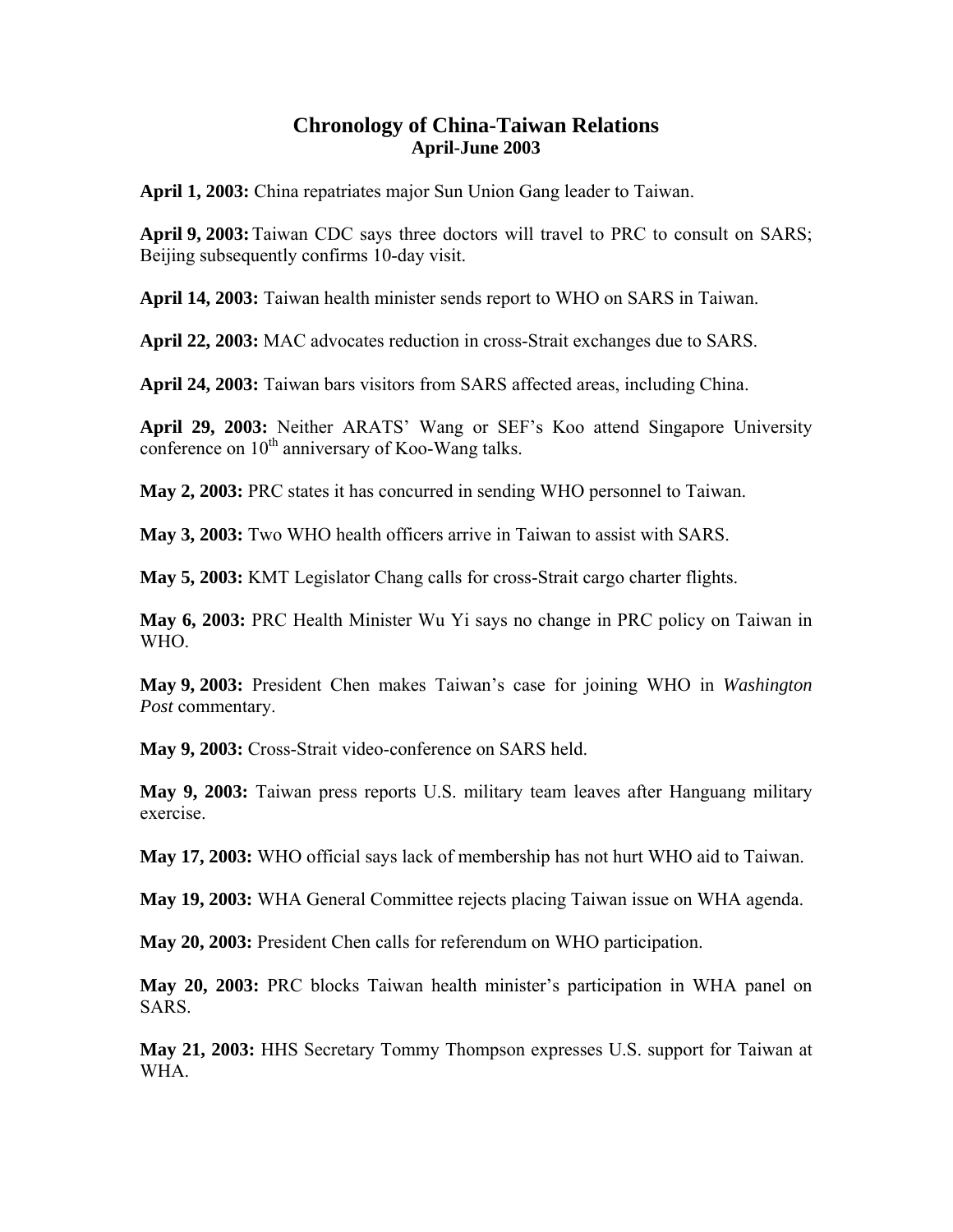**May 23, 2003:** President Chen calls for early cross-Strait cargo charter flights.

**May 23, 2003:** ARATS sends SEF message offering aid in SARS fight.

**May 24, 2003:** PRC blocks Taiwan representative from briefing UN press corps on SARS.

**May 24, 2003:** Executive Yuan endorses idea of referendums on nuclear power and WHO.

**May 25, 2003:** SEF rejects ARATS offer of SARS assistance.

**May 25, 2003:** Two additional WHO health officers arrive in Taiwan.

**May 27, 2003:** Taipei opposes China's effort to change the name of Taipei's WTO office in Geneva.

**May 27, 2003:** *Peoples Daily* details Beijing's efforts to help Taiwan with SARS.

**May 28, 2003:** WHA SARS resolution provides basis for WHO contacts with Taiwan.

**May 29, 2003:** Taiwan Affairs Office says Beijing willing to consider cross-Strait cargo charter flights.

**May 31, 2003:** President Bush signs new legislation about Taiwan in WHO.

**June 1, 2003:** Bush meets Hu at G-8 and reiterates non-support for Taiwan independence.

**June 4, 2003:** TSMC announces delay in building chip plant in Shanghai.

**June 5, 2003:** 200 illegal immigrants repatriated to China via Matsu.

**June 7, 2003:** Taiwan Legislative session ends without passage of amendments to cross-Strait regulations.

**June 7, 2003:** Taiwan Vice Minister of Defense Lin begins 10-day U.S. tour.

**June 10, 2003:** Press reports three Taiwanese to attend U.S. military academies.

**June 12, 2003:** Taiwan Foreign Ministry announces future passports will include word "Taiwan" on cover.

**June 17, 2003:** WHO lifts SARS travel advisory for Taiwan.

**June 18, 2003:** Taiwan CDC director addresses panel at WHO conference on SARS.